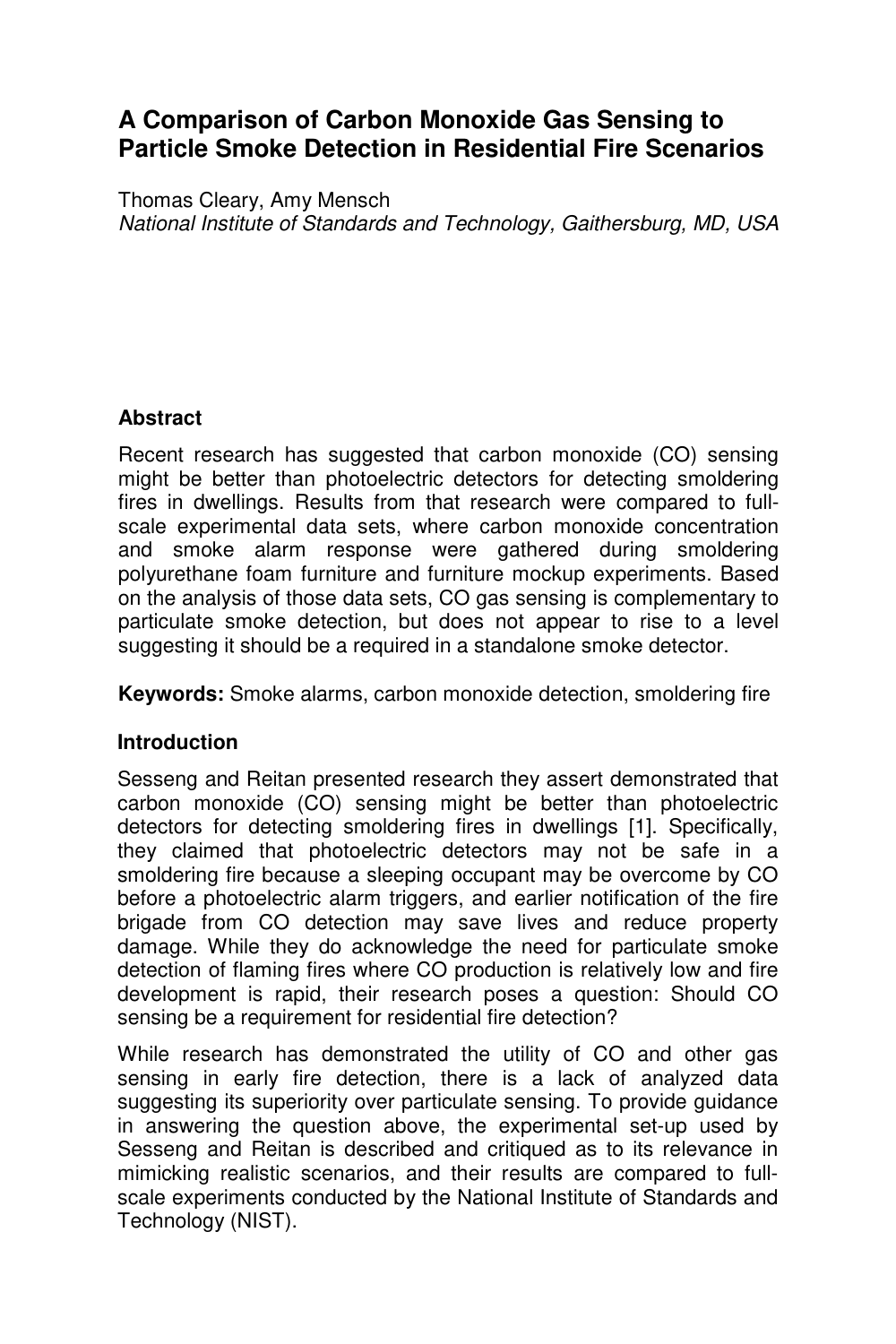#### **Sesseng and Reitan Experiments**

The experiments were conducted in a test room of interior dimensions 3.6 m  $\times$  2.4 m  $\times$  2.4 m high which met the ISO 9705 Standard [2]. This room size is typical of a small bedroom with a volume of 21 m<sup>3</sup>. The door opening was kept closed during the experiments. A piece of polyurethane foam mattress  $0.7 \text{ m} \times 0.5 \text{ m} \times 0.1 \text{ m}$  was the fuel source. To initiate smoldering, a resistance heating wire was wrapped in cotton batting and placed on top of the mattress segment. The entire mattress segment was covered with insulating ceramic fiber blanket material. Finally, a wooden box with a 51 cm diameter hole in the center of the top surface was placed over the mattress segment to force the smoke through that central aperture. The heater was energized to about 23 W for 10 minutes to initiate smoldering in the foam.

Ten experiments were conducted with the smoldering source placed in various locations including on a raised platform representing a bedframe, under the platform, and on the floor. Carbon monoxide concentration was measured at a location representing the toxic gas exposure of an occupant sleeping on the bed platform. The CO concentrations measured at that location were consistent with CO sensors placed in various locations of the room, indicating an even distribution of CO in the room. Those concentrations at the minimum and average alarm times for both CO and photoelectric alarms were tabulated. Additionally, a CO dose was computed by integrating the CO concentration (reported as volume fraction  $\times$  10<sup>6</sup> or ppm) as a function of time, up to the point of alarm. The CO dose was compared to a median incapacitation dose ( $IC_{50}$ ) of 35,000 ppm $\times$ min.

First, it is noted that the room was relatively small and unventilated, which would be a worst-case scenario for CO build-up for a given source. Second, it appears that the ceramic blanket would filter some of the smoke particulate while allowing gaseous CO to diffuse through it and then throughout the room. Third, the confining box, while providing a repeatable location for the smoke to emanate from, most-likely affected the natural plume(s) from the smoldering foam, affecting buoyancy and the transport of smoke to the ceiling.

It seems that the experimental set-up was likely to produce results where CO sensing would outperform particulate sensing and may not mimic realistic smoldering upholstered furniture fire scenarios. Nonetheless, their results taken at face value demand a more detailed evaluation of existing data from smoldering fire experiments to make a judgement if CO sensing should be considered as a requirement.

#### **NIST Experiments**

Two full-scale experimental data sets were analyzed to compare carbon monoxide sensing to photoelectric or ionization smoke alarm response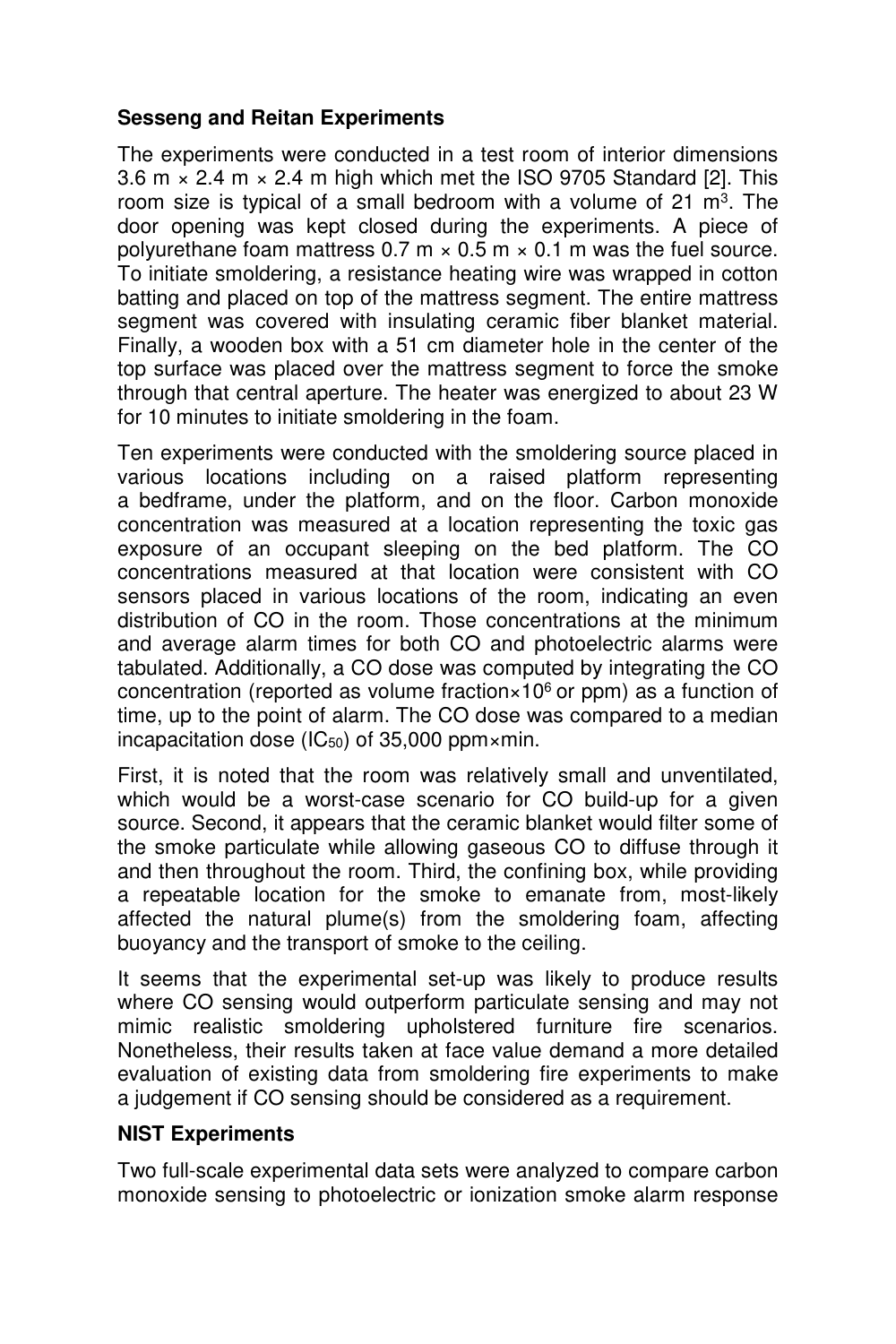in smoldering furniture or polyurethane foam chair mockup fire scenarios.

The first data set was the NIST smoke alarm sensitivity study where chair mockups, consisting of non-fire-retarded polyurethane foam covered with cotton cushion covers, were smoldered [3]. Figure 1 shows the mockup and the ignition set-up. The cushions rested on a metal frame that was placed on a raised platform attached to a load cell. A small square of cotton fabric was place at a front corner location and a 50 W electric cartridge heater about the size of a cigarette was place on the fabric. After energizing the heater for about 6 minutes, the heater was removed and seat cushions smoldered. Eventually, smoldering reached the back cushion and transitioning to flaming in about 90 minutes on average in 11 of 12 experiments. One chair mockup did not transition to flaming before the end of the experiment.



Figure 1. Chair mockup consisting of polyurethane foam slabs with cotton seat cushion and chair back cushion covers.

Figure 2 is a schematic of the small apartment mockup experimental space. Experiments were conducted with the smoldering source located in the living room with the door to the master bedroom closed as shown, and in the master bedroom with the door either open or closed. Twelve initially smoldering fire experiments were conducted, six with the source in the living room, and three each with the source in the master bedroom with the door open or closed. The volume of the master bedroom was 38 m<sup>3</sup> and the volume of the living room and attached spaces excluding the master bedroom was 92 m<sup>3</sup>.

Photoelectric and ionization smoke alarms were located at various ceiling locations. Gas samples were extracted from a height of 1.5 m from the floor at the locations indicated. Here, alarm times for photoelectric and ionization alarms in either the master bedroom (S5 or S6) or hallway locations (S2 or S3) were tabulated along with the CO concentration at alarm from the nearest sampling location and the corresponding computed fractional effective dose of the toxic gases (FED) [4]. For the smoldering phase, the toxic gases considered were CO and hydrogen cyanide. (In these experiments, hydrogen cyanide grab samples were analyzed and correlated to CO concentration during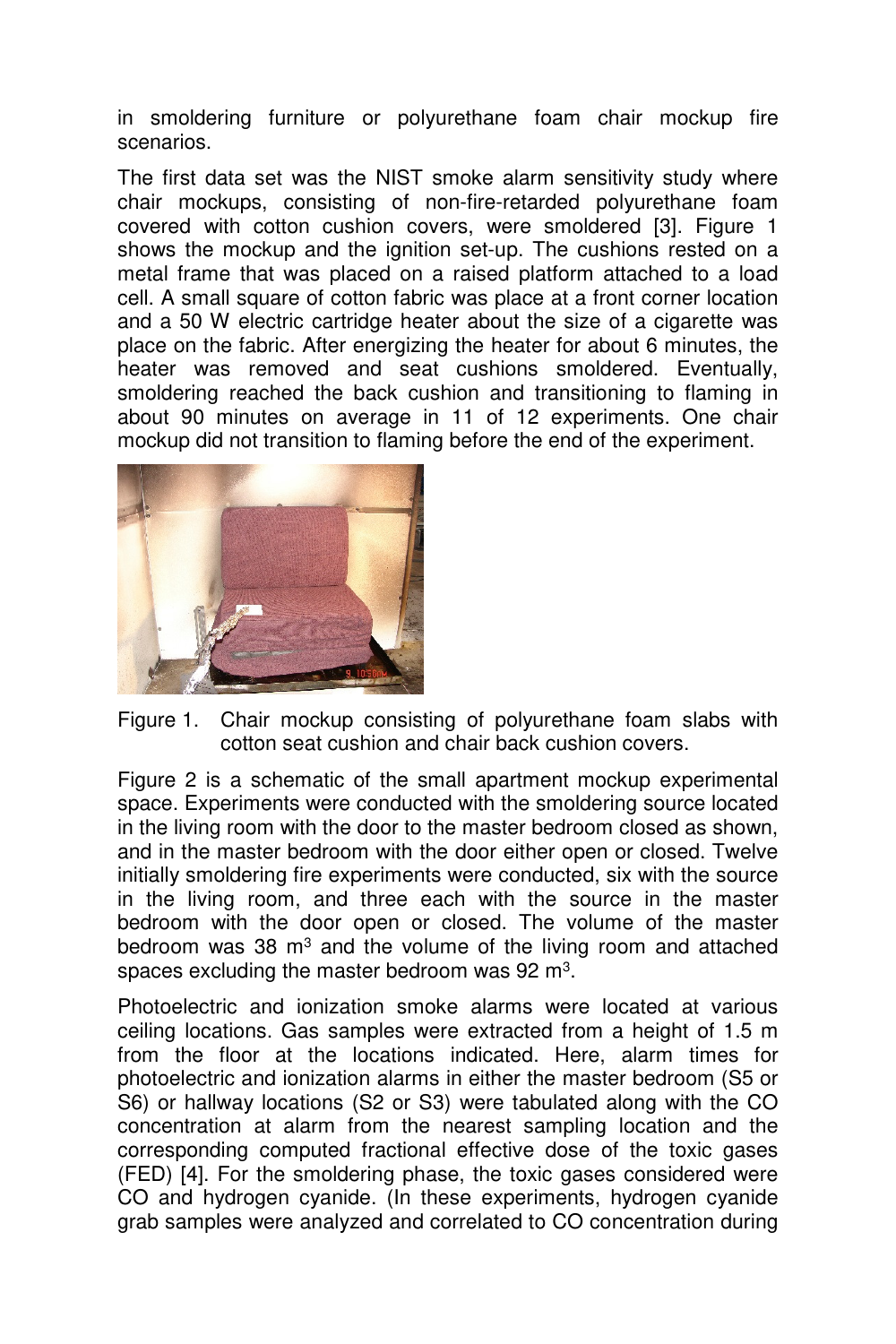the smoldering and flaming stages of combustion [5].) The fractional effective dose for toxic gases increased more rapidly when estimated hydrogen cyanide concentration was included.



Figure 2. Schematic of the small apartment mockup space showing the location of the smoldering sources.

The second data set is from the NIST home smoke alarm project where upholstered chairs and mattresses were smoldered by inserting an electric wire resistance heater into a slit in the covering fabric and foam of the chairs or mattresses [6]. The experiments were conducted in a single-story manufactured home and a two-story home slated for demolition. The experiments were conducted without any forced ventilation. Individually calibrated smoke and CO alarms were installed at various ceiling locations in groups that included multiple photoelectric, ionization, CO alarms. Alarms were calibrated with smoldering cotton wick smoke in the NIST fire emulator/detector evaluator tunnel. Alarm points were chosen as 6.4 %/m obscuration (2.0 %/ft. in U.S. industry standard units) and 50 ppm for photoelectric and CO alarms respectively. Alarm locations in hallways adjacent to the room of fire origin were selected, and the average time to reach the alarm threshold for the photoelectric and CO alarms was computed.

## **Comparison of Results**

Tabulated results from each of the experimental data sets is presented below. First, Table 1 shows the results from Sesseng and Reitan. In addition to their computed dose, a computed FED for CO was tabulated for each averaged photoelectric and CO alarm time by dividing the CO dose by 35,000 ppm×min to facilitate comparison to other experimental data. A FED of 1.0 indicates an exposure that incapacitates 50% of a normally susceptible population [4].

In four out of seven cases, the averaged photoelectric alarm time yielded a FED greater than 1.0, hence at least half of sleeping occupants exposed may not have been alerted prior to an incapacitating dose. Conversely, in all cases the average CO alarm time yielded very low FED exposures presumably providing alert to all sleeping occupants.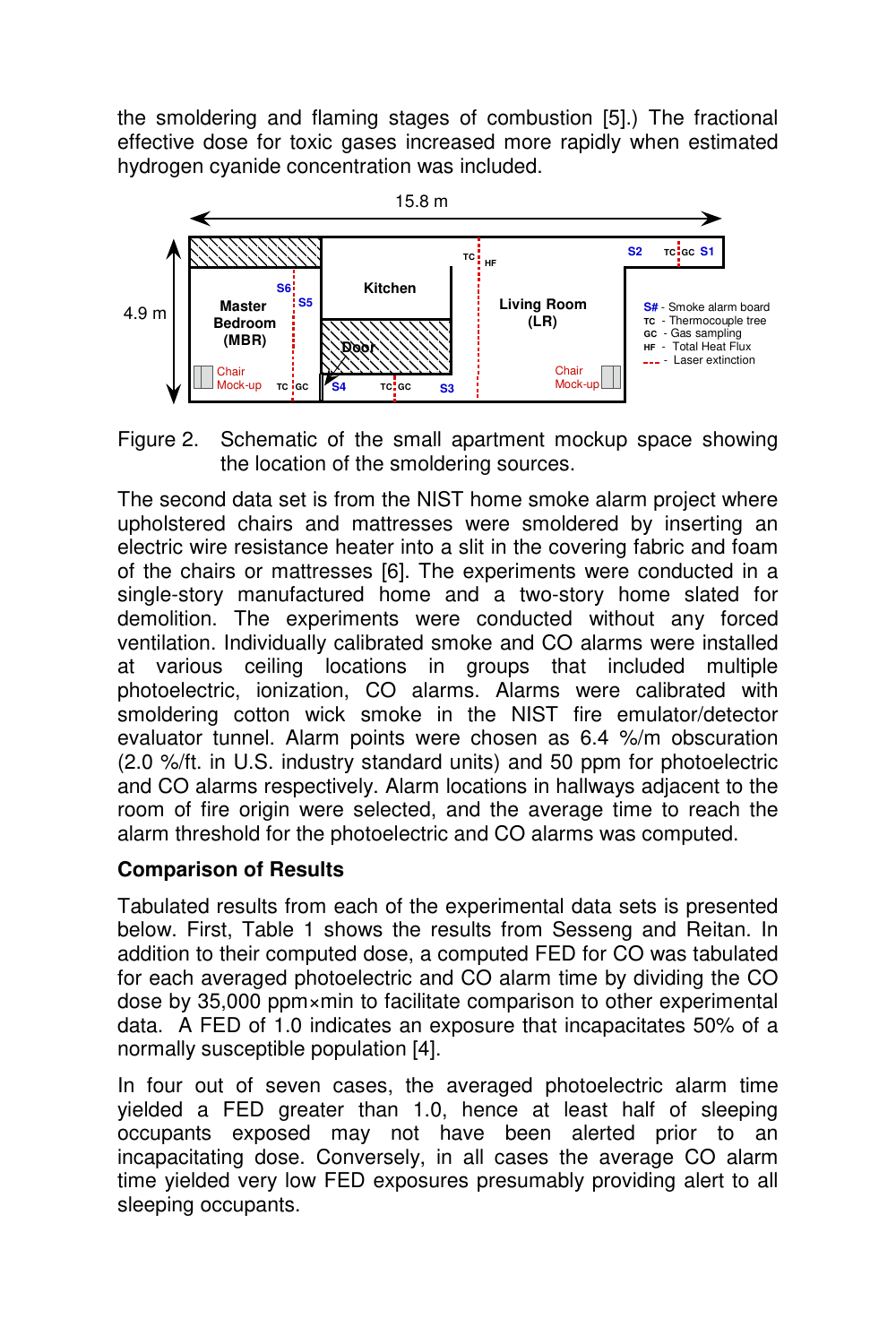Table 1. Results from Sesseng and Reitan for the CO concentration, dose and FED at the average photoelectric or CO alarm time for each experiment [1].

|          | <b>Photoelectric Alarm</b> |           |            | CO Alarm |           |            |
|----------|----------------------------|-----------|------------|----------|-----------|------------|
| $Exp.$ # | CO                         | CO Dose   | <b>FED</b> | CO       | CO Dose   | <b>FED</b> |
|          | (ppm)                      | (ppm×min) |            | (ppm)    | (ppm×min) |            |
|          | 664                        | 37593     | 1.07       | 35       | 875       | 0.03       |
| 2        | 1453                       | 63957     | 1.83       | 42       | 766       | 0.02       |
| 3        | 638                        | 24371     | 0.70       | 62       | 1236      | 0.04       |
| 4        | 907                        | 39325     | 1.12       | 61       | 965       | 0.03       |
| 6        | 933                        | 32547     | 0.93       | 35       | 315       | 0.01       |
| 7        | 1075                       | 64184     | 1.83       | 37       | 554       | 0.02       |
| 8        |                            |           |            | 46       | 1019      | 0.03       |
| 9        |                            |           |            | 36       | 489       | 0.01       |
| 10       |                            |           |            | 46       | 960       | 0.03       |

Table 2 shows the results from the NIST smoke alarm sensitivity study for both photoelectric and ionization alarms. The FED computation includes the effects of hydrogen cyanide, thus is more conservative than computed values of CO alone.

Table 2. Results from the NIST smoke alarm sensitivity study for photoelectric and ionization alarms [3].

| Experimental   | <b>Photoelectric Alarm</b> |            | <b>Ionization Alarm</b> |       |  |
|----------------|----------------------------|------------|-------------------------|-------|--|
| Configuration  | CO (ppm)                   | <b>FED</b> | CO (ppm)                | FED   |  |
| BR door closed | 34                         | 0.02       | 26                      | 0.01  |  |
| BR door closed | 104                        | 0.05       | 46                      | 0.02  |  |
| BR door closed | 20                         | 0.01       | 40                      | 0.01  |  |
| BR door closed | 25                         | 0.01       | 44                      | 0.01  |  |
| BR door opened | 22                         | 0.01       | 15                      | 0.01  |  |
| BR door opened | 16                         | 0.01       | 20                      | 0.01  |  |
| BR door opened | 37                         | 0.01       | 45                      | 0.02  |  |
| LR             | 135                        | 0.03       | 250                     | 0.03  |  |
| LR             |                            |            | 260                     | 0.03  |  |
| LR.            | 85                         | 0.05       | 375                     | 0.17  |  |
| LR             | 50                         | 0.02       | 400                     | 0.20  |  |
| LR.            | 88                         | 0.01       | 202                     | 0.03  |  |
| <b>LR</b>      | $\overline{\phantom{0}}$   |            | 25                      | 0.002 |  |
| LR.            | 30                         | 0.02       | 29                      | 0.004 |  |
| LR             | 40                         | 0.01       | 62                      | 0.03  |  |
| LR             |                            |            | 54                      | 0.02  |  |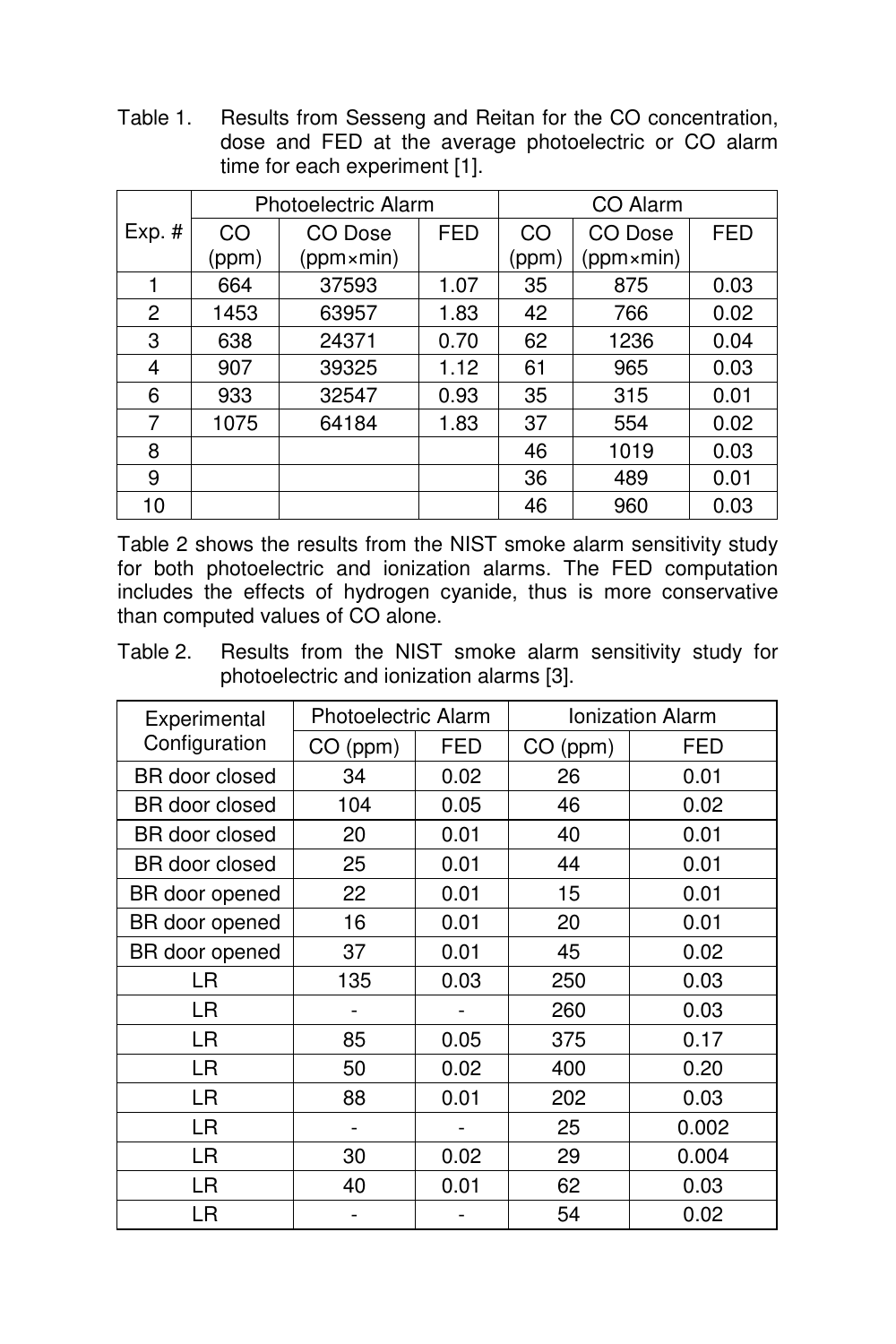The concentration of CO at alarm was lower on average for photoelectric alarms than for ionization alarms, and the computed FED was below 0.1 for all average photoelectric alarm times and above 0.1 for only two average ionization alarm times.

Figure 2 is a scatter plot of all FED values from the Sesseng and Reitan experiments (SP) and the NIST smoke alarm sensitivity study. This plot illustrates the difference between Sesseng and Reitan's photoelectric alarm results and their CO alarm and NIST smoke alarm results. The differences in room volume range from 21  $\text{m}^3$  in the SP study to 38  $\text{m}^3$ , 92 m<sup>3</sup>, and 130 m<sup>3</sup> for the various experimental configurations in the NIST study. While room size may have influenced CO concentration, it was observed in the NIST study that smoke alarms tended to respond much sooner when the source and alarms were confined to the smaller master bedroom space.



Figure 2. FED values from the Sesseng and Reitan experiments (SP) [1] and the NIST smoke alarm sensitivity study [3] at various average alarm times.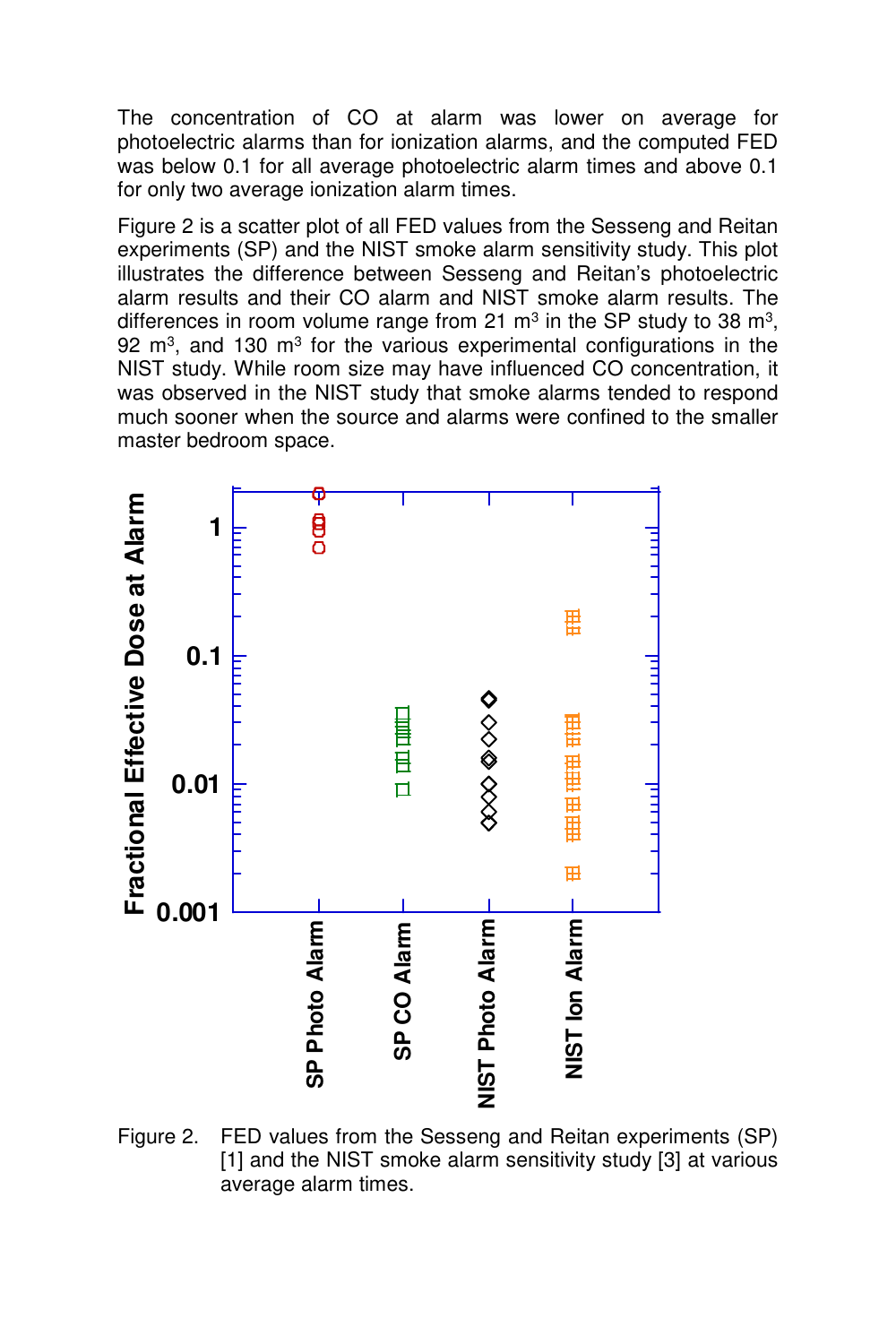Table 3 shows results from smoldering chairs and mattresses in the NIST home smoke alarm study. Those results compare the average time to alarm for co-located CO alarms (with a calibrated alarm concentration of 50 ppm) and co-located photoelectric alarms (with a smoke box alarm obscuration of 6.4 %/m). Also tabulated are CO concentrations at 1.5 m from the floor at the average photoelectric alarm times.

| Experiment        | Avg<br>CO Alarm (s) | Avg<br>Photoelectric<br>Alarm (s) | CO conc, at<br>Photoelectric<br>alarm (ppm) |
|-------------------|---------------------|-----------------------------------|---------------------------------------------|
| SDC01             | 3302                | 5382                              | 230                                         |
| SDC04             | 3403                | 1153                              |                                             |
| SDC06             | 4741                | 3473                              |                                             |
| SDC <sub>11</sub> | 3942                | 4241                              | 117                                         |
| SDC31             | 5092                | 5041                              | 225                                         |
| SDC34             |                     |                                   | 100                                         |
| SDC37             |                     |                                   | 50                                          |
| SDC40             |                     |                                   | 38                                          |
| SDC <sub>23</sub> | 4599                | 4664                              |                                             |
| SDC <sub>27</sub> | 2761                | 1366                              |                                             |

Table 3. Results from the NIST home smoke alarm study [6].

The average time to CO alarm was shorter in only three of seven experiments. The CO concentration at the average photoelectric alarm time was significantly lower than the values recorded by Sesseng and Reitan.

#### **Conclusions**

Analysis of the NIST data sets showed photoelectric detection in the room of fire origin was sufficient in all smoldering fire cases to provide early warning prior to hazardous CO exposures at the specific locations. CO detection may provide significantly earlier warning than ionization alarms for some smoldering scenarios which could provide earlier notification to the fire brigade. However, the new fire test requirements of ANSI/UL 217-2015 [7] will improve alarm response to smoldering upholstered furniture fires containing polyurethane foam, ameliorating the relatively slower response of ionization alarms compared to photoelectric alarms for such smoldering fire scenarios.

Based on the analysis of existing data sets, CO gas sensing can be complementary to particulate smoke detection, but does not appear to